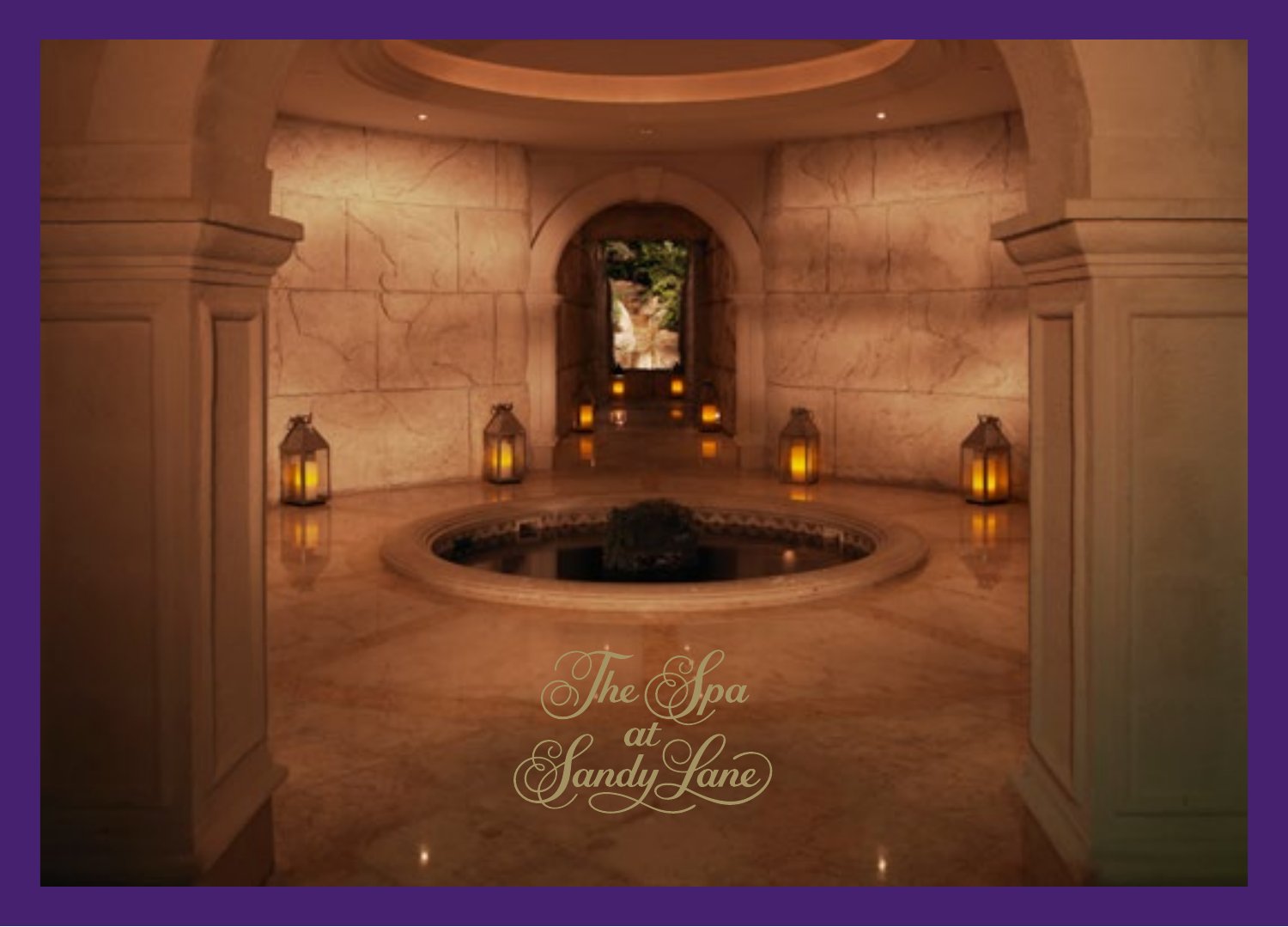**F** Suitable for Women

M Suitable for Men

- P Suitable for Pregnant Women
- $\mathbf{V}$  Vegan Products

| Sandy Lane Massage                   |
|--------------------------------------|
| The Aromatherapy Experience          |
| Deep Tissue Massage                  |
| Sports Massage                       |
| Sandy Lane Hot Stone Massage         |
| Back, Neck & Shoulder Massage        |
| Signature Cryotherapy Sports Massage |

| Forest Therapy Body          |
|------------------------------|
| Forest Therapy Body and Face |
| Shiatsu                      |
| Thai Massage                 |
| Reiki                        |
| Foot Zone Therapy            |
| Sandy Lane Tanning Treatment |
| The Rhassoul Experience      |

| Aromatherapy Prescription Facial | 13 |
|----------------------------------|----|
| Rose Radiance Facial             | 13 |
| Luxury Anti-Age Facial           | 13 |
| Margy's Monte Carlo exclusively  |    |
| at The Spa at Sandy Lane         |    |
| Haute Couture Facial             | 14 |
| Prestige Facial                  | 14 |
| Margy's Lift Up                  | 14 |
| Mini Lift                        | 14 |

| Signature Cryotherapy Sports Massage    | 15 |
|-----------------------------------------|----|
| Cryotherapy Bespoke Experience          | 15 |
| Cryotherapy Cellulite Treatment         | 15 |
| Cryotherapy Energy Facial               | 16 |
| Master-Masking Experience               | 16 |
| <b>Black Diamond Facial</b>             | 16 |
| <b>Black Diamond Cryotherapy Facial</b> | 16 |
| Clarity Anti-Blemish Facial             | 17 |
| Clarity Anti-Blemish Cryotherapy Facial | 17 |

12 12

### Scrubs and Wraps

### Pregnancy Treatments Suitable from 2nd Trimester

| Real Nurturing for the Mum-To-Be |  |
|----------------------------------|--|
| Renewing Rose Hydrating Cocoon   |  |
| Rose Radiance Facial             |  |
| Bajan Head Massage               |  |
| Indian Head Massage              |  |

### Men's Collection

The Refinery Essential Facial Niance Men Refining Scrub Niance Men Revive Stone Massage Niance Men Signature Facial Niance Ultimate Revitalizing Body Brow Grooming

 $\circledS$ LEADING<br>SPAS

| Bajan Sugar Cane Scrub         |    |
|--------------------------------|----|
| Sunburn Cooler                 | 19 |
| Renewing Rose Hydrating Cocoon | 19 |

### Anti-Cellulite and Cryotherapy Collection

### Hair and Scalp Collection

### The Spa Experiences

| The Jet Blitz Experience        | 23 |
|---------------------------------|----|
| Cryotherapy Cellulite Treatment | 23 |

| Bajan Head Massage  | 24 |
|---------------------|----|
| Indian Head Massage | 24 |
| Shirodhara          | 24 |

| The Romantic Bliss                | 26 |
|-----------------------------------|----|
| Signature Romance Ritual          | 26 |
| The Bajan Indulgence Experience   | 26 |
| The Shared Experience (2 persons) | 26 |
| As You Like It                    | 27 |
| Total Indulgence                  | 27 |

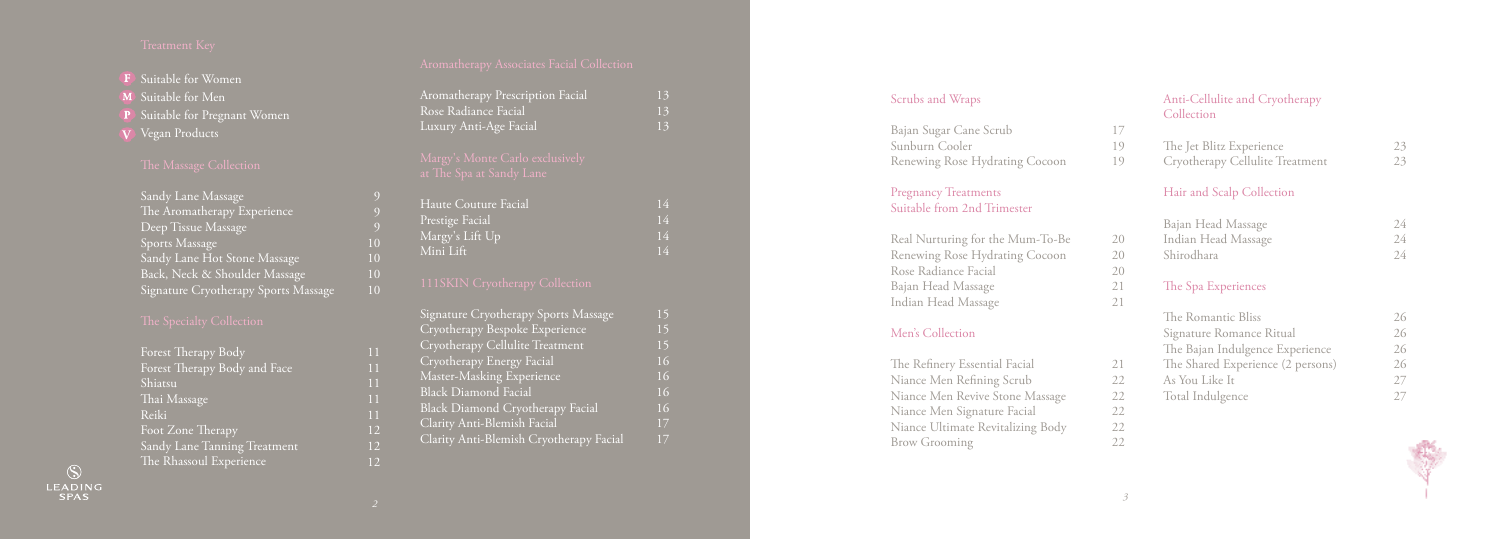### To Finish

| Margaret Dabbs Manicure                  |
|------------------------------------------|
| Margaret Dabbs Pedicure                  |
| Margaret Dabbs Signature Manicure        |
| Margaret Dabbs Signature Pedicure        |
| File & Polish Change                     |
| French Polish Change                     |
| Margaret Dabbs French Spa Manicure       |
| Margaret Dabbs French Spa Pedicure       |
| Margaret Dabbs Signature Gelish Manicure |
| Margaret Dabbs Signature Gelish Pedicure |
| Shellac Polish                           |
| Shellac French Polish                    |
| Removal/soak off                         |

### Make-Up

| Make-Up Experience               |  |
|----------------------------------|--|
| Bridal Make-Up (including trial) |  |

### Waxing

| Full Leg             | 31 |  |
|----------------------|----|--|
| Half Leg             | 31 |  |
| Bikini               | 31 |  |
| Underarm             | 31 |  |
| Lip and Chin         | 31 |  |
| Eyebrows & Eyelashes |    |  |
| Eyebrow Shape        | 31 |  |
| Eyelash Tint         | 31 |  |
| Eyebrow Tint         | 31 |  |
| General Information  |    |  |

30 30

# Product Lines

Artisans in the field of Aromatherapy, their founders' vision has remained unchanged for a generation. A simple pursuit - sharing the true power of essential oils and the incredible effects they have at a therapeutic level. Their core range of blends has become a phenomenon in the beauty world, much applauded and they are recognized as leaders in their field. Combining expertly blended essential oils with their unique active botanicals has led to remarkable innovations in body and skincare. The result: beautiful, glowing, healthy skin free from harsh chemicals and unnecessary synthetics. Aromatherapy Associates is B-Corp certified which shows their commitment to putting the planet and people first. They use 100% renewable energy, all products are free of chemicals and all packaging is recyclable.

A comprehensive response to all skin ageing. Simple, straightforward, Margy's range of products is based on the biomimetic properties of the skin's active compounds in order to target the origin of progressive skin degradation. The youth factor in Margy's range of products meets the needs of our ageing skin by playing an active role throughout the different stages of our skin's lifespan. By rehydrating the skin, Margy's skin care products help strengthen the skin's immune system.

111SKIN was established in 2001 by Dr. Yannis Alexandrides, a British and American board-certified cosmetic surgeon. 111 Harley Street is one of London's premier clinics. It combines the most advanced surgical and non- surgical treatments from the US and Europe, focusing heavily on prevention rather than intervention. It was here that Dr. Alexandrides developed the eponymous 111SKIN skincare range, utilising his scientific knowledge and surgical observations to create a line that provided superior, clinical-level results. Contributing to a cleaner and safer planet, all masks are biodegradable and packaging recyclable.



**Aromatherapy Associates**

**Margy's Monte Carlo** 

**111SKIN Collection**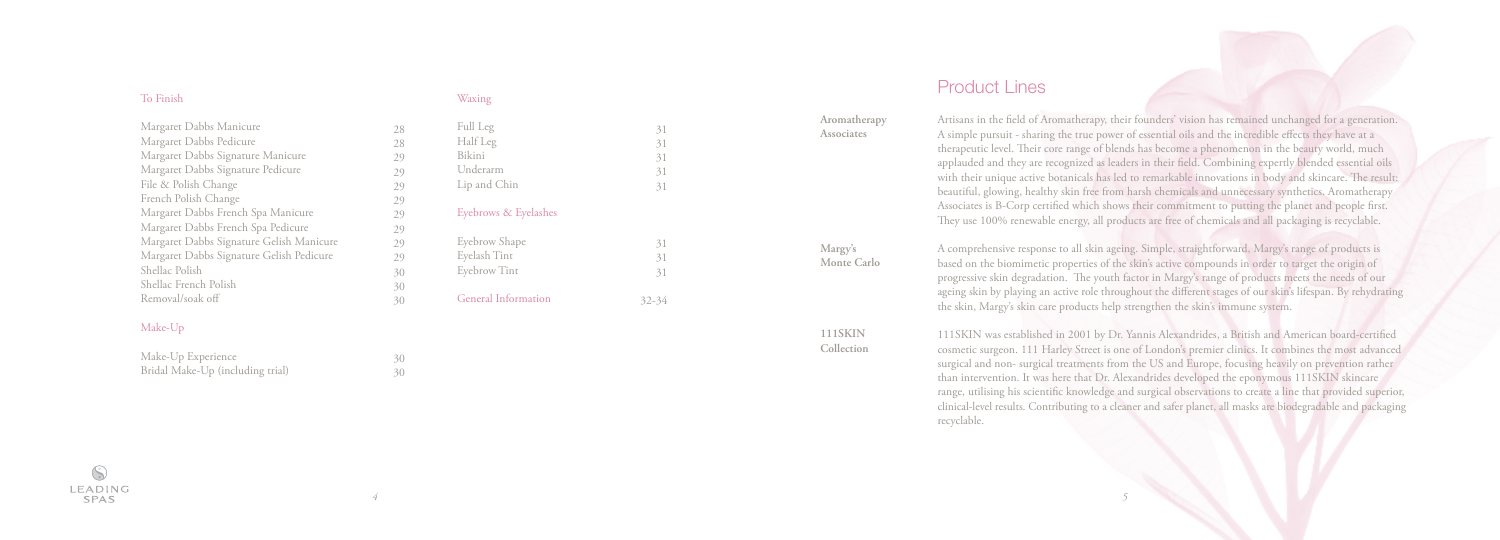Niance, as a genuine Swiss brand, is synonymous with highly-effective and utterly pure first class skin care. Niance supplies effective products and holistic treatment methods for visibly rejuvenating the skin. It is beauty care with no compromises, the purest formulations and the most innovative active ingredients will deliver a unique anti-ageing effect to your skin.

Margaret Dabbs London is a globally recognized brand specializing in credible, results driven feet and hand products and manicure and pedicure treatments for both men and women which will provide effective, long lasting anti-ageing for both hands and feet. Their philosophy is simple - your hands and feet are very important to your look and well-being and we give to them the respect they and you deserve. The planet also deserves respect and to this end a vegan line has been introduced, no harsh chemicals or preservatives are used in any of the products and all packaging is recyclable.



### **Niance Men**

**Margaret Dabbs**

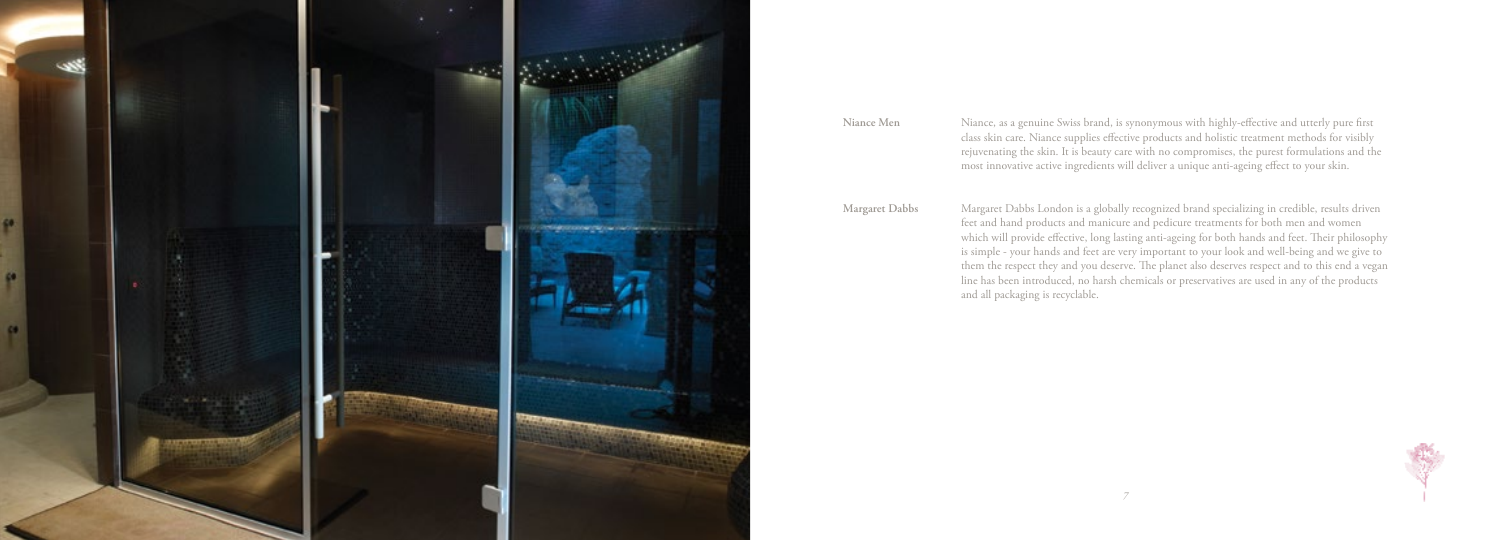

# The Massage Collection

A traditional Swedish full body massage using light to medium pressure to relax aching muscles and stimulate circulation. Your therapist will tailor the treatment to your specifications using our Signature Sunrise and Sunset oils created exclusively for us by Aromatherapy Associates.

This hero treatment releases tension held in every part of the body, leaving you feeling deeply relaxed and recharged. Carefully applied pressures stimulate the nervous system, Swedish and neuromuscular techniques relieve muscular tension, and lymphatic drainage helps encourage a healthy circulation. With expert advice from your therapist, you will choose a signature oil blend best adapted to your emotional and physical needs. This intense massage ritual will dissolve your strains and stresses away.

**Sandy Lane Massage** BM

**The Ultimate Aromatherapy Experience** BO

**Deep Tissue Massage B** 

Deep Tissue massage is extremely beneficial for persons who are experiencing muscle tension and need help alleviating areas that are stiff or tight. De-stress muscle oil with black pepper and ginger which are stimulating and bring blood to the muscles to help relax them along with rosemary, a natural pain killer, are used along with deeper pressure and slower strokes to address this built up tension. This massage is extremely effective and will leave you feeling like a new person!

60 mins 90 mins

60 mins 90 mins

60 mins 90 mins

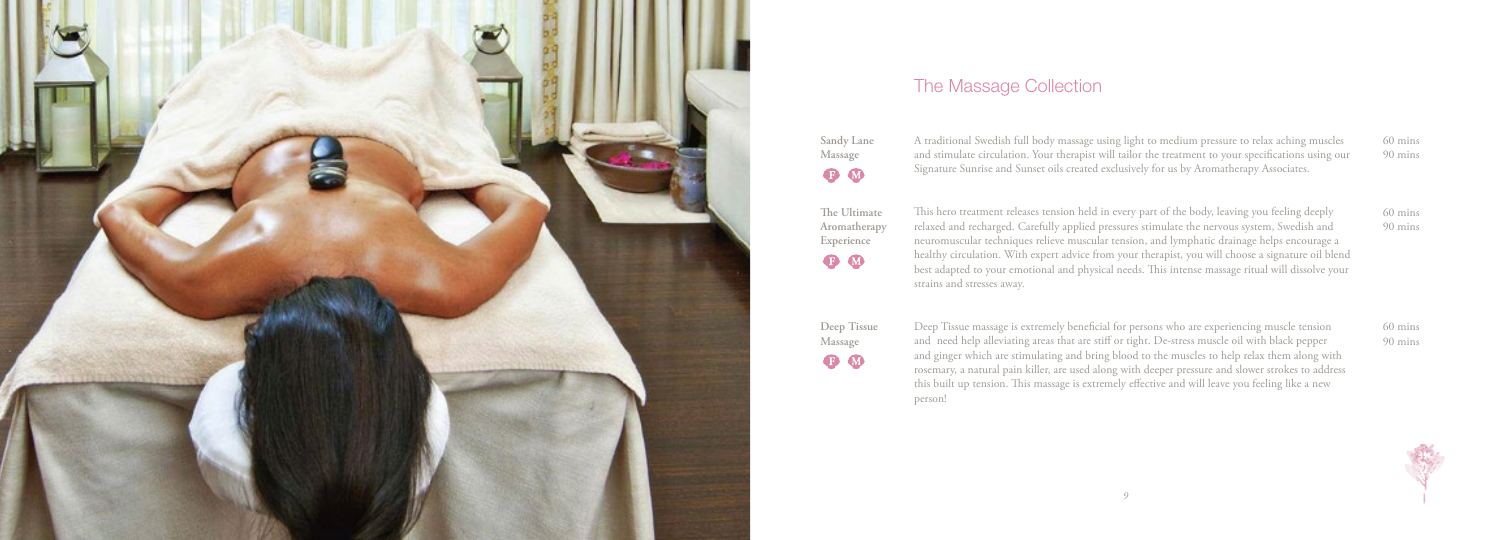While anyone can have a sports massage, this type is specifically geared toward fitness enthusiasts and athletes. This massage helps to warm up muscles and aids in healing when an injury, stiffness or soreness occurs. Like Swedish massage, sports massage therapy focuses on kneading and rolling the soft tissue but uses greater pressure and intensity and incorporates stretching to relieve sore muscles. The therapist will tailor the massage to concentrate on the specific area(s) of concern.

An all-embracing treatment incorporating an intensive hot stone massage and balancing of the chakra points. Warmed aromatic oils, combined with the therapeutic effects of the hot stones, are used to massage the body allowing a sense of deep relaxation.

### **Sports Massage DO**

**Sandy Lane Hot Stone Massage** F M

**Back, Neck & Shoulder Massage** F M

**Signature Cryotherapy Sports Massage B** M

Using Swedish style massage combined with hot stones and the sublime Sandy Lane Signature Sunrise and Sunset oils, this massage concentrates on areas of tension and leaves the back feeling relaxed and the body de-stressed.

A localised treatment for tired, achy muscles and muscle recovery for sports injuries, it combines deep tissue massage, sports massage and cutting-edge cryotherapy to relieve tension and revive the body. It can be used on specific areas of concern, or as a whole body therapy.

60 mins 90 mins

75 mins

45 mins

**Shiatsu** F M

**Thai Massage B** M

60 mins 90 mins

# The Specialty Collection

Bring the serenity of nature to your mind, body and skin. Feel restored from the stresses of modern day living, cleansed of pollution and relieved from restlessness and agitation. Forest Therapy's unique essential oil blend and treatment massage will reinforce your intention to feel refreshed, tranquil and grounded.

A sublimely relaxing deep muscle therapy. The ancient "hand music" of Anna Massage, kneading and pressing integrates with Japanese Shiatsu meridian balancing techniques of acupressure, stretching and joint play to rejuvenate and realign the body. Ultimate relaxation inspires the principle of Seijaku, a feeling of peaceful Zen tranquility.

Calms and re-balances using rhythmical compressions on acupressure points and flowing yoga style stretches. The treatment ends with steaming Thai herb-infused compresses applied to the body to release any last traces of muscular tension and leaves you feeling totally relaxed and limber. This treatment is performed on a traditional Thai mattress.

*\* This massage can also be performed as a table Thai Massage.*

This holistic treatment activates and balances the body on an emotional, physical and spiritual level. The gentle laying of hands promotes natural healing and leaves a sense of well being.

*\*Treatments available on request.*

 $\odot$ **LEADING** SPAS

**Forest Therapy Body B** M **Forest Therapy Body and Face**

**Reiki**

F M

60 mins

90 mins

90 mins

60 mins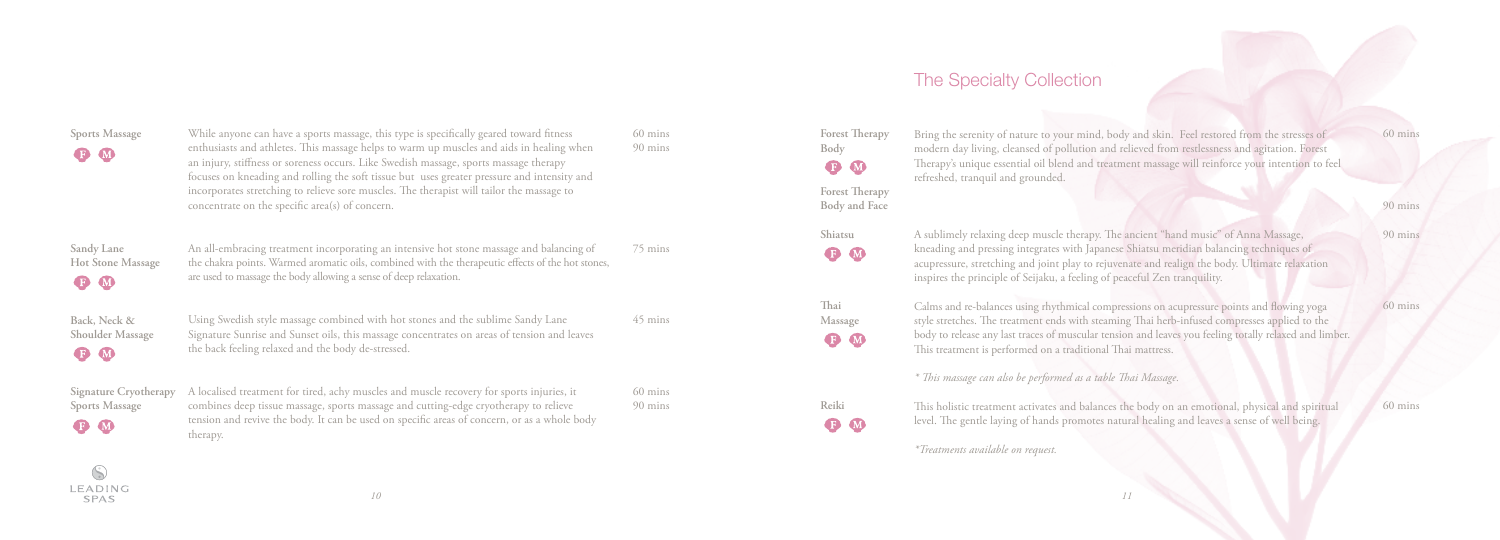This ancient Chinese therapy involves working with pressure points across the reflex zones of the feet to leave a sense of wellbeing. Each zone corresponds with vital organs or parts of our

body and naturally restores and maintains balance.

tan will typically last up to seven days.

This treatment produces an even, natural looking tan up to eight hours without the harmful effects of the sun's rays. Your skin is gently prepared with a white tea, grape seed and walnut  $\frac{1}{3}$  shell exfoliator before being sprayed with our tanning solution infused with organic and natural ingredients. We will use the solution best suited to your skin type and colour. Your

*We strongly recommend that you do not combine with any other Spa treatment. Avoid sunbathing* 

*and bathing or showering for 8 hours after application. Wear loose dark* 

*clothing immediately after your appointment.* 

A ritual experience that begins with the application of a healing clay being gently applied to the body. Dry heat is then generated within the walls and seats of the Rhassoul to help harden the clay which assists with pulling out impurities from the skin. Aromatic steam is then released to moisten the clay and hydrate the skin and to finish, this is then washed away with a warm,

**Aromatherapy Prescription Facial** radiant. F M

**The Luxury Anti-Age Facial** BOD

| the body. Dry heat is then generated within the walls and seats of the Rhassoul to help harden         |  |
|--------------------------------------------------------------------------------------------------------|--|
| the clay which assists with pulling out impurities from the skin. Aromatic steam is then released      |  |
| to moisten the clay and hydrate the skin and to finish, this is then washed away with a warm,          |  |
| gentle rain shower leaving the skin refreshed and looking radiant.                                     |  |
|                                                                                                        |  |
| * This can be an add-on before or after your treatment. Speak to the Spa Receptionist at time of book- |  |
| ing for recommendation.                                                                                |  |
|                                                                                                        |  |
|                                                                                                        |  |

**Foot Zone Therapy**

**Sandy Lane Tanning Treatment**

**The Rhassoul Experience**

60 mins

45 mins

30 mins

If you are looking for a treatment that restores hydration, radiance and glowing skin, this is the treatment for you. Luxurious rose essential oils, long known for their rejuvenating properties, help condition and deeply nourish the skin. The result is a smooth, radiant complexion and a relaxed state of mind.

A personalized prescriptive facial using therapeutic essential oil-based products and pressure point massage to boost the complexion, revive your skin texture and leave you looking 60 mins

An intensive treatment for those concerned with the signs of aging. Award winning natural products are used in conjunction with a unique layering of intensive masks, alongside a lifting, plumping and firming massage for visibly instant results. A specialized eye massage using cold stones is utilized to address fine lines and wrinkles and at the conclusion of this treatment, your skin is left looking radiant and toned.

**Rose Radiance Facial**

**BOO** 

60 mins

90 mins



The Aromatherapy Associates Facial Collection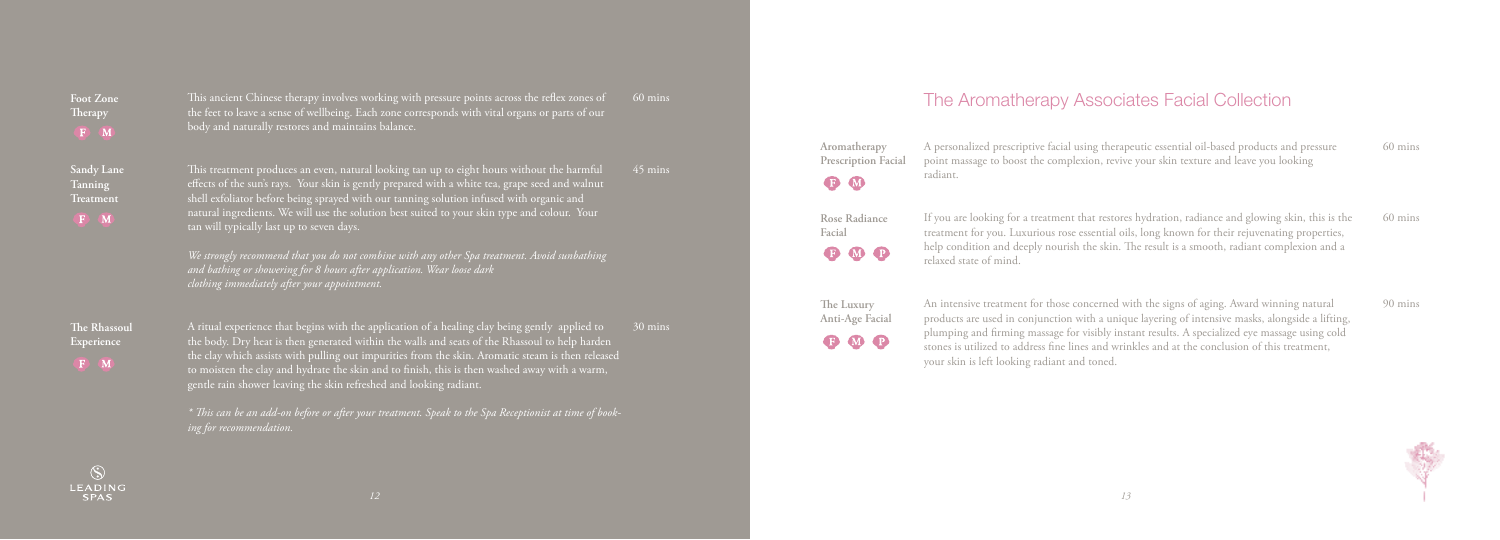Experience a customized facial like no other! Discover a new way of esthetic massage combined with unique mask applications on the face, neck and décolleté using freeze dried Hyaluron Collagen, Vitamin C Collagen and Botolift Collagen. See instant improvements in the skin's texture and tone showing firmer and smoother skin with reduction in fine lines and wrinkles.

This 90 minute treatment detoxifies and vastly regenerates the cells, tightens the face muscles creating a formidable anti-stress effect. Your skin will look refreshed with an incomparable glow.

**Prestige Facial B** M

**Margy's Lift Up** B M

**Mini Lift** B M This facial aims at improving the general functioning of the skin and boosts the synthesis of collagen. A coconut fibre mask infused with Botolift Collagen helps plump, firm and tighten the skin. You see immediate results!

With the use of a coconut fibre mask infused with either pure Collagen, Hyaluron Collagen, Botolift Collagen or Vitamin C Collagen, the results from this facial are radiant, refreshed looking skin with diminished appearance of fine lines and wrinkles.

**Signature Cryotherapy Sports Massage B** M

| <b>Haute Couture</b> |  |
|----------------------|--|
| Facial               |  |
| B M                  |  |

**Cryotherapy Brespoke Experience**  B M

120 mins

90 mins

90 mins

60 mins

# Margy's Monte Carlo exclusively at The Spa at Sandy Lane

A localised treatment for tired, achy muscles and muscle recovery for sports injuries, it combines deep tissue massage, sports massage and cutting-edge cryotherapy to relieve tension and revive the body. It can be used on specific areas of concern, or as a whole body therapy.

A localised treatment using cooled, purified air that delivers outstanding rejuvenation to relieve fatigued muscles, puffiness and jet lag. This treatment gives instant revitalisation. Every treatment is bespoke for each individual and can be incorporated into any body massage treatment.

\* This treatment can enhance any body massage and a great targeted treatment to add into your body programme.

Stimulating microcirculation and the lymphatic system to improve the appearance of cellulite, this treatment helps to ease and sooth tired legs and achy muscles while contouring the silhouette. 75 mins

**Cryotherapy Cellulite Treatment** 

B M

60 mins 90 mins

30 mins

## 111SKIN Cryotherapy Collection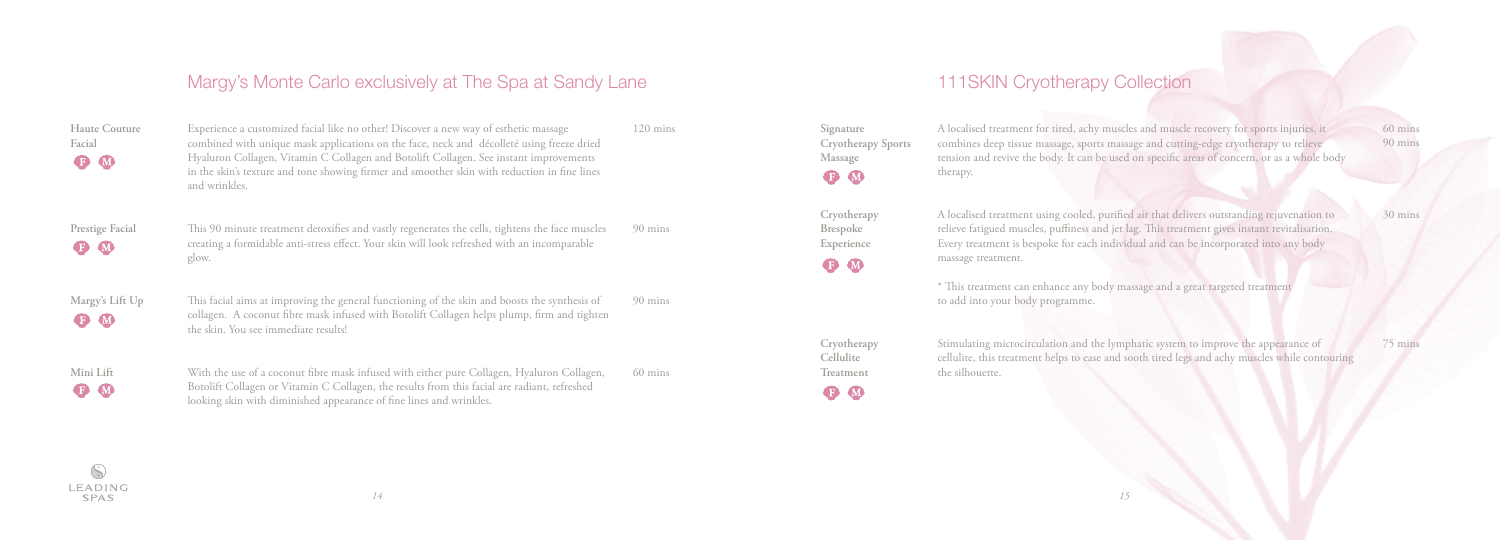$\mathbb{Q}$ 

A fusion of science and holistic therapy using cooled, purified air with our cryotherapy machine, which has outstanding revitalising effects on the skin. This treatment is specifically blended with our powerful 111SKIN Regenerative formulas to revitalise and recharge. Easing facial puffiness and energising the complexion, this facial is perfect for frequent fliers, city

dwellers and those with hectic lifestyles.

utilising the facial architecture method, inspiring the development of the multi-sectioned masks for targeted results. A must-have treatment before any special occasion. Skin is prepped,

beautifully hydrated, plump and illuminated.

\* Enjoy this experience whilst indulging in your manicure, pedicure or massage.

The ultimate masking treatments to instantly smooth, lift and hydrate for area - specific issues 30 mins

**Clarity Anti-Blemish Facial BM** 

**Clarity Anti-Blemish Cryotherapy Facial B** M

A complete anti ageing facial that uses the most potent 111 Skin products that work deeper within the skin's layers to target stubborn signs of ageing. The ultimate anti-oxidant treatment to stimulate collagen production and minimise fine lines, wrinkles and pigmentation whilst nourishing and calming the skin; ideal for dehydrated, sun damaged skin and loss of volume and elasticity.

**Cryotherapy Energy Facial**

**Master-Masking Experience** 

**Black Diamond**

**Facial**

**Black Diamond Cryotherapy Facial** 60 mins

60 mins

90 mins

This facial can be carried out once a week for 6 weeks to significantly reduce break outs and congested skin or at least once a month to maintain. An effective treatment that reduces skin imperfections and acne. The Clarity Collection would be recommended for homecare to ensure results are maintained in between treatments.

# Scrubs and Wraps

Our signature Sunrise and Sunset oils are carefully blended with locally produced raw brown sugar to exfoliate the skin removing dead cells. The warm oil is absorbed into your skin to

leave it feeling soft and silky. **Bajan Sugar Cane**

**Scrub**

B M

60 mins

90 mins

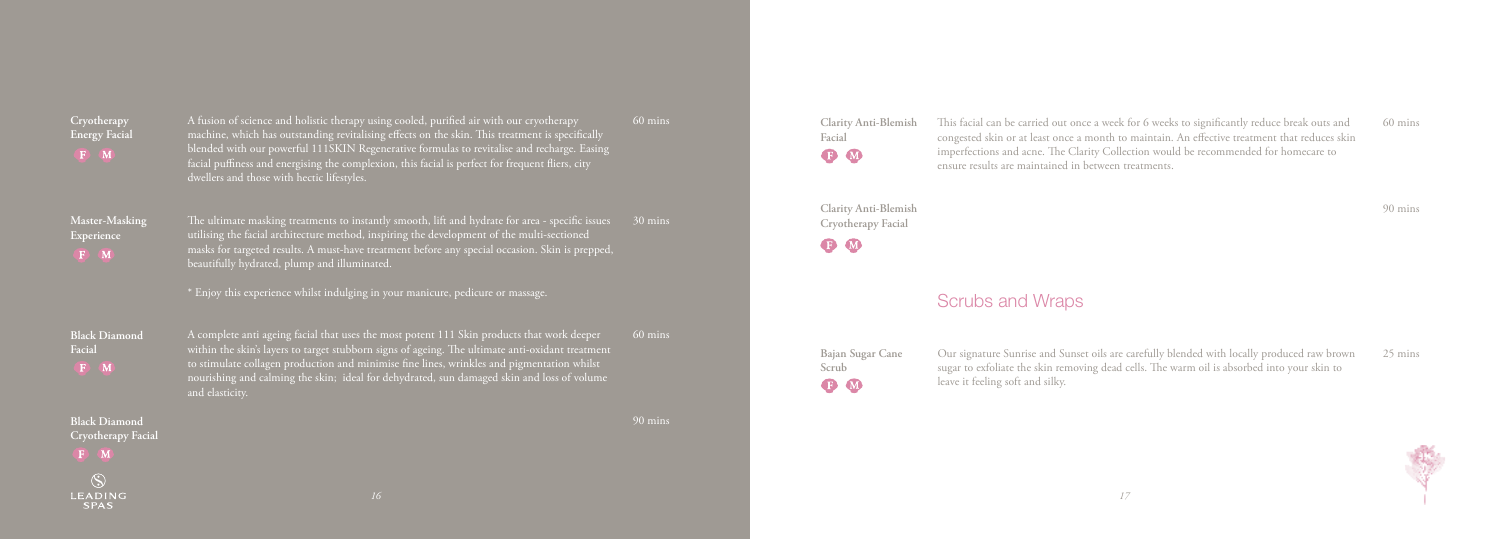A powerfully soothing and rehydrating treatment for skin that has been over exposed to the elements. The legendary healing powers of lavender cool your overheated skin while peppermint and aloe comfort and soothe. A hydrating mask is applied to the face and while the active extracts get to work, an Ayurvedic scalp massage releases tension in the head for an all-over relaxing, restorative treatment.



**Sunburn Cooler B** 

**Renewing Rose Hydrating Cocoon** 8 M B

If you are looking for an indulgent and lifting treatment to bring back radiance, restore and renew your skin, then this is the treatment for you. This intensely hydrating body ritual includes a gentle exfoliation followed by a layering of hydrating and regenerating creams and oils rich in Damask Rose, renowned for its renewing and moisturizing properties. The products are left to penetrate under a wrap while an Ayurvedic scalp massage works to lift and brighten your spirits.

60 mins

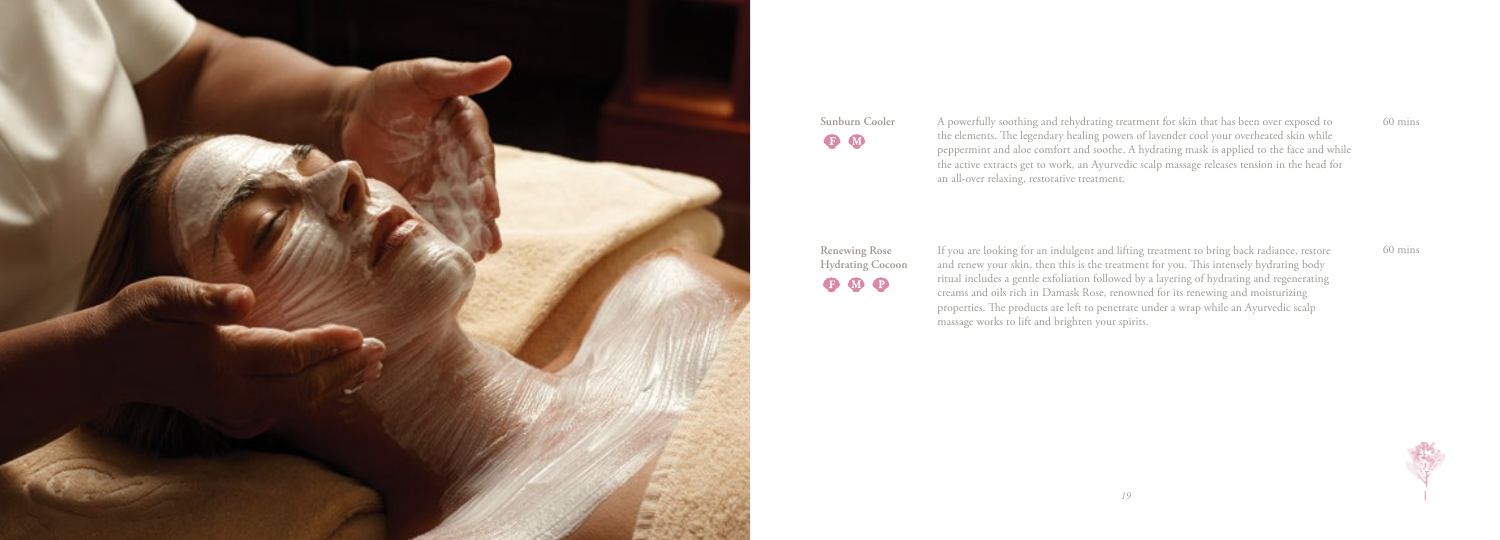Feel nurtured and supported in a time of constant change. Choose from a selection of three oils, each safely formulated to be used during pregnancy and each with specific properties to nourish and care for your expanding skin so that you can reduce the risk of stretch marks. This massage will relieve stress and tension and help soothe an aching back. Finally, a relaxing and rejuvenating full scalp and facial massage will complement this top to toe treatment. Give yourself a moment to appreciate the joy of pregnancy and leave the stresses of life behind you.

**Real Nurturing for the Mum-To-Be BO** 

**Renewing Rose Hydrating Cocoon B**O

**Rose Radiance Facial D** 

This deeply restorative, pampering, all-over body treatment incorporates exfoliation and the layering of rose based products, which are renowned for their cell renewing properties to immediately restore the skin's quality and appearance. Exfoliation, layering of rich creams and oils and a wrap will improve circulation, reduce swelling and work simultaneously on your physical, mental and emotional needs. You will leave feeling radiant, soft and smooth, with your spirits bright.

If you are looking for a treatment that restores hydration, radiance and glowing skin, this is the treatment for you. Luxurious rose essential oils, long known for their rejuvenating properties, help condition and deeply nourish the skin. The result is a smooth, radiant complexion and a relaxed state of mind.

**Bajan Head Massage B** 

60 mins

60 mins

60 mins

### Pregnancy Treatments: Suitable from 2nd Trimester

Energizing and restorative techniques are applied using richly nourishing hair oil to condition the hair and scalp. This treatment focuses on energy points leaving you feeling uplifted and relaxed.

This ancient experience relaxes tones and eases muscle tension in the back, neck, scalp and shoulders. It also aids in the elimination of toxins by stimulating circulation, creating a positive energy flow through the chakras leaving you in a state of tranquility and peace. This treatment is ideal for reduction of jet lag, anxiety and headaches.

*\* This massage is performed in a seated position.*

# Men's Collection

A treatment suitable for all skin types, particularly dull skin looking for a deep cleanse. A deep cleansing and brightening facial that will leave skin looking clean, luminous and deeply hydrated with rich, invigorating essential oils and botanical extracts. To complement the relaxing properties of this treatment, a relaxing scalp massage is also performed, leaving you with a calm and comforted state of mind. This treatment refreshes and balances, leaving a clean and bright looking skin.

**Indian Head Massage** 

**B** 

**The Refinery Essential Facial** 

M

30 mins

60 mins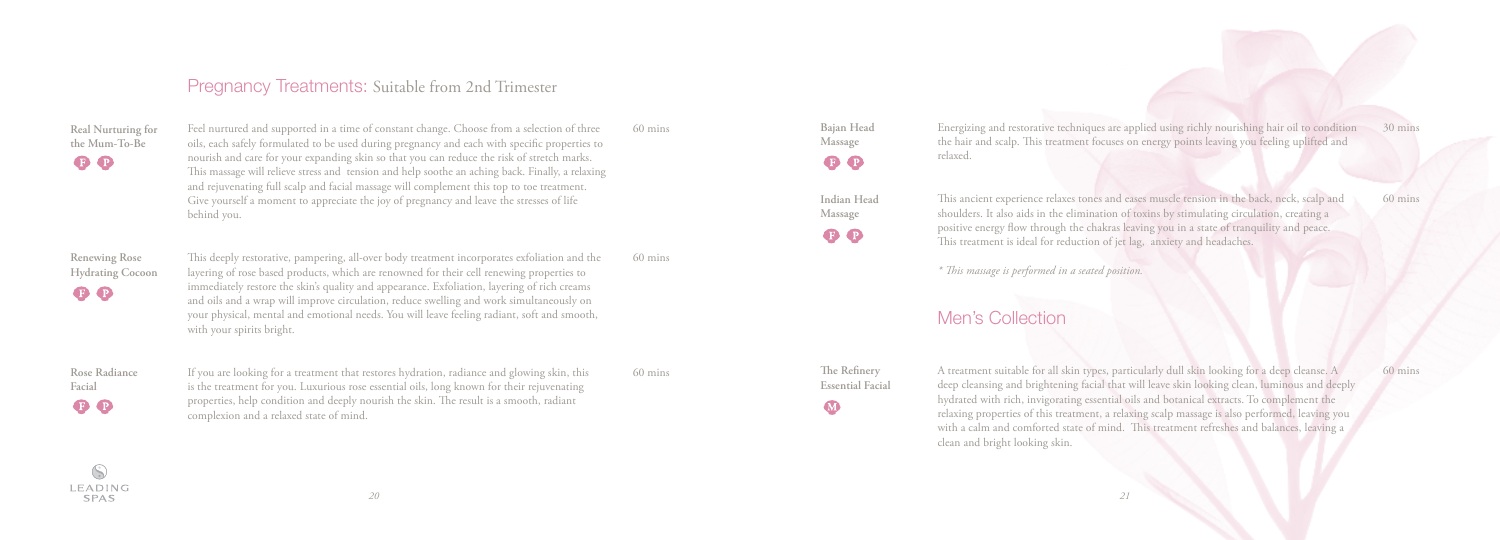| Niance Men<br><b>Refinery Scrub</b><br>M                | A luxury anti-ageing body exfoliation with triple effect: a mechanical, enzymatic and gentle<br>acid-based peeling serves to refine your complexion, detoxify and purify the skin deeply, while<br>balancing all kinds of irregularities. A subsequent treatment with the Premium Glacier Body<br>Serum and the Premium Glacier Body Cream stimulates the lipid metabolism and tones the skin.                                                                                                                                                    | 45 mins           |
|---------------------------------------------------------|---------------------------------------------------------------------------------------------------------------------------------------------------------------------------------------------------------------------------------------------------------------------------------------------------------------------------------------------------------------------------------------------------------------------------------------------------------------------------------------------------------------------------------------------------|-------------------|
| Niance Men Revive<br><b>Stone Massage</b><br>M          | This luxury Niance Serpentine stone massage with Niance anti-ageing oil relieves all kinds of<br>physical tensions and allows you to perfectly relax, while advanced ingredients tone your skin<br>and stimulate the lipid metabolism. Feel totally rejuvenated.                                                                                                                                                                                                                                                                                  | 60 mins           |
| Niance Men<br><b>Signature Facial</b><br>M              | This premium treatment for demanding men provides new resilience and firmness. An intensive<br>supply of cells with micro-nutrients and enhanced moisture deposits make fallow or tired<br>complexions a thing of the past. Your eye area enjoys additional luxury care, your complexion<br>gains in smoothness and your skin is given a healthy, beautiful appearance.                                                                                                                                                                           | 60 mins           |
| Niance Men<br>Ultimate<br><b>Revitalizing Body</b><br>M | The ultimate anti-ageing body treatment for men! Begin this ritual with a body exfoliation<br>using anti-age peeling with triple effect combining a mechanical, enzymatic and gentle<br>acid-based peel that serves to cleanse your skin deeply, while the ultra precise Premium Glacier<br>Body Serum tones and re-mineralizes the body. To complete this ritual, the deeply relaxing<br>Niance Serpentine stone massage is performed using Niance anti-ageing oils that relieve<br>physical tension and leave the body feeling totally relaxed. | 90 mins           |
| <b>Brow Grooming</b><br>$\mathbf{A}$                    |                                                                                                                                                                                                                                                                                                                                                                                                                                                                                                                                                   | $15 \text{ mins}$ |

**The Jet Blitz Experience** OO

**Cryotherapy Cellulite Treatment**  $\bullet$ 

relax aching muscles, excellent for detoxifying.

An invigorating warm water jet massage, aimed at stimulating lymphatic circulation and 15 mins

Stimulating microcirculation and the lymphatic system to improve the appearance of cellulite, this treatment helps to ease and sooth tired legs and achy muscles while contouring the silhouette.

75 mins



# Anti-Cellulite and Cryotherapy Collection

*23*

 $\circledS$ LEADING **SPAS**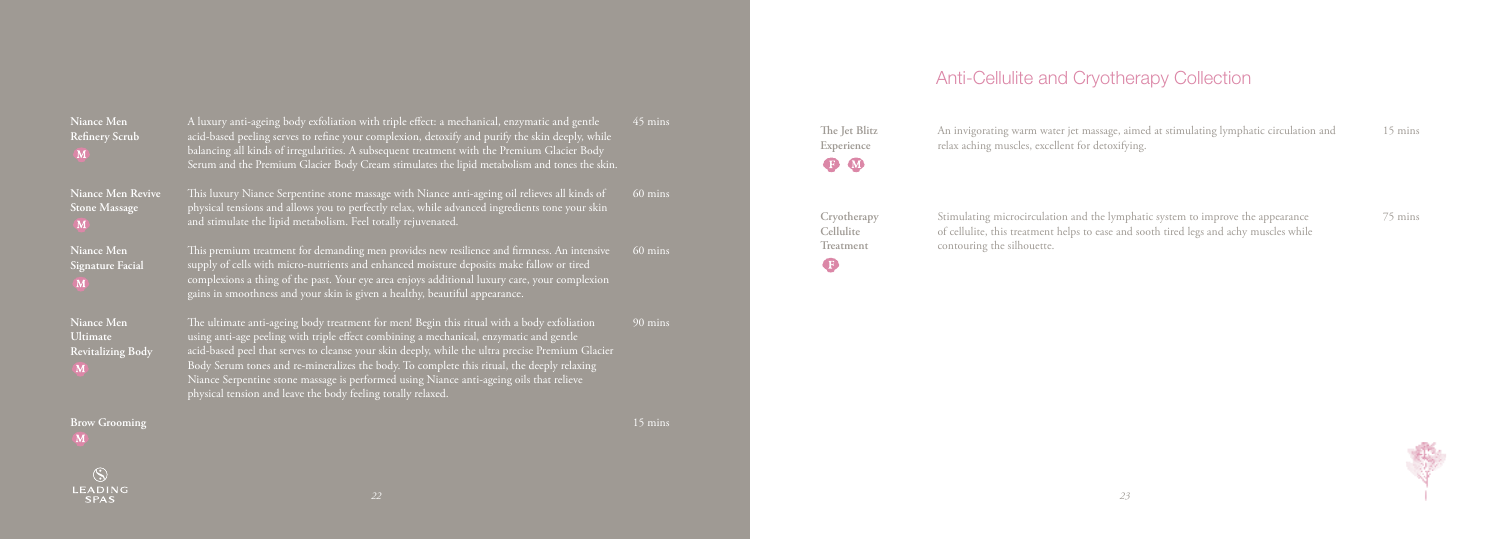Energizing and restorative techniques are applied using richly nourishing hair oil to condition hair and scalp. This treatment focuses on energy points leaving you feeling uplifted and relaxed.

This ancient experience relaxes, tones and eases muscle tension in the back, neck, scalp and shoulders. It also aids in the elimination of toxins by stimulating circulation, creating a positive energy flow through the chakras leaving you in a state of tranquility and peace. This treatment is ideal for reduction of jet lag, anxiety and headaches.

**Bajan Head Massage** BMP

*\*This massage is performed in a seated position.*

**Indian Head Massage** BM

**Shirodhara D** M

 $\odot$ LEADING SPAS

This treatment starts with a 30 minute scalp massage to start the relaxation process by relieving headaches, stress and tension. Pouring of warm medicated herbal oil on the forehead (third eye) follows, to induce a balanced state of peaceful rest for the mind and body. As well as its intense rejuvenating and anti-ageing effects, Shirodhara also improves memory, normalizes sleep patterns and addresses other neurological disorders.

*\* Shirodhara is done in absolute silence in order to induce a deeper state of relaxation.*



30 mins

60 mins

60 mins

# Hair and Scalp Collection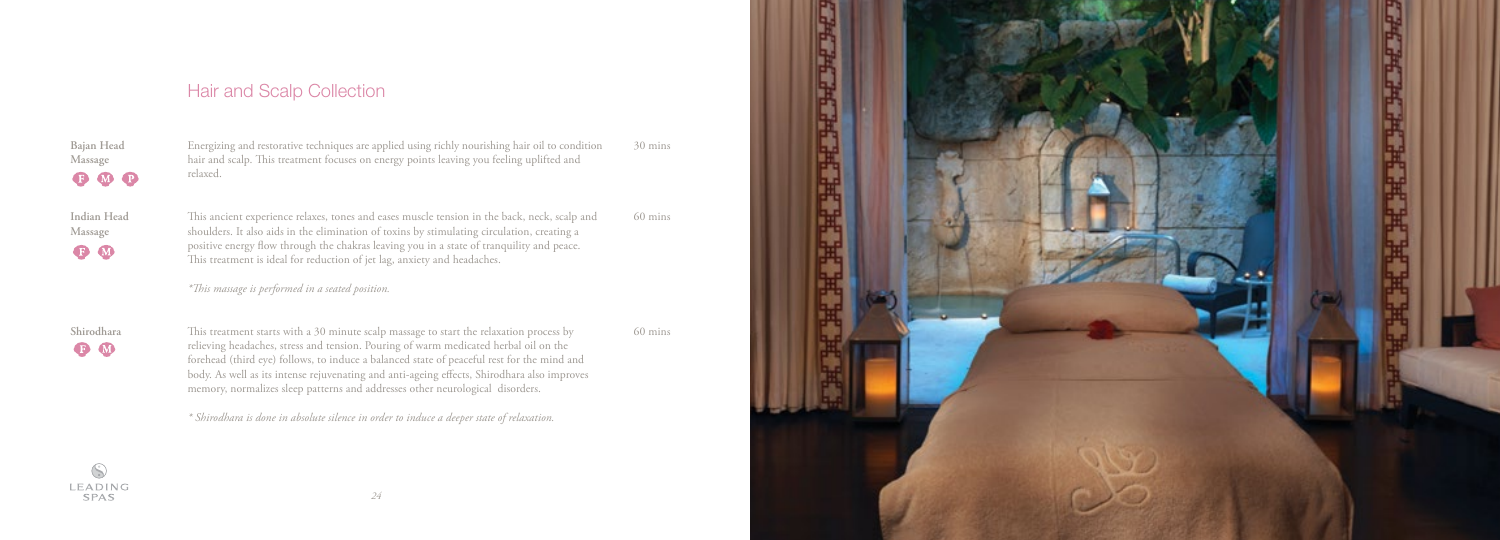| The Romantic<br><b>Bliss</b><br><b>B</b> M                   | Enjoy each other's company in a beautifully candlelit room with rose petals strewn all<br>around and the beautiful scent of West Indian bay floating through the air. On the<br>conclusion of the one hour couple's massage, you are escorted to the private hydrotherapy<br>area in your treatment suite to relax in your own hydro pool and sip on a refreshing fruit<br>punch.                                                                                                                                     | 90 mins            | As You Like It<br><b>B</b> M  | Create your own collection by selecting any combination of three treatments.<br>60 minute Sandy Lane Full Body Massage or Aromatherapy Massage<br>60 minute facial of your choice from the Aromatherapy Associates Facial Collection<br>Spa Café Lunch*<br>60 minute Foot Zone Therapy or Renewing Rose Hydrating Cocoon |
|--------------------------------------------------------------|-----------------------------------------------------------------------------------------------------------------------------------------------------------------------------------------------------------------------------------------------------------------------------------------------------------------------------------------------------------------------------------------------------------------------------------------------------------------------------------------------------------------------|--------------------|-------------------------------|--------------------------------------------------------------------------------------------------------------------------------------------------------------------------------------------------------------------------------------------------------------------------------------------------------------------------|
| Signature<br>Romance<br>Ritual<br><b>B</b> M                 | This unique treatment will leave you with the warmest memories of your time at<br>Sandy Lane. This bespoke couples treatment begins with a foot ritual in a candle lit room<br>with rose petals and soothing aroma. Side by side full body massages are then performed<br>using our Signature Sunrise and Sunset oils and concludes with a wonderfully relaxing<br>scalp massage. Finally, feast on chocolate covered strawberries and sip on a refreshing<br>mocktail while relaxing in your own private hydro pool. | $120 \text{ mins}$ | Total Indulgence<br><b>BM</b> | Body Scrub<br>Sandy Lane Hot Stone Massage<br>Margy's Minilift Facial<br>Spa Café Lunch*<br>Margaret Dabbs Manicure                                                                                                                                                                                                      |
| The Bajan Indulgence<br>Experience<br><b>B</b> W             | Body scrub with coconut oil/coconut gratings and brown sugar<br>Warm clay wrap in banana leaves<br>Full body massage with coconut oil<br>Bajan Lunch from The Spa Café*                                                                                                                                                                                                                                                                                                                                               | $2$ hrs $30$ mins  |                               | Margaret Dabbs Pedicure<br>* Choice of lunch in the treatment room or in The Spa Café. Please place your order<br>for lunch on arrival for your treatment at the Spa Reception Desk.                                                                                                                                     |
| The Shared Experience<br>$(2 \text{ persons})$<br><b>D</b> M | Rhassoul<br>Sandy Lane Massage<br>Private hydrotherapy pool (30mins) with complimentary fruit punches                                                                                                                                                                                                                                                                                                                                                                                                                 | $2$ hrs $15$ mins  |                               | * Healthy menu options available in The Spa Café.                                                                                                                                                                                                                                                                        |

# The Spa Experiences

4 hrs 30 mins

6 hrs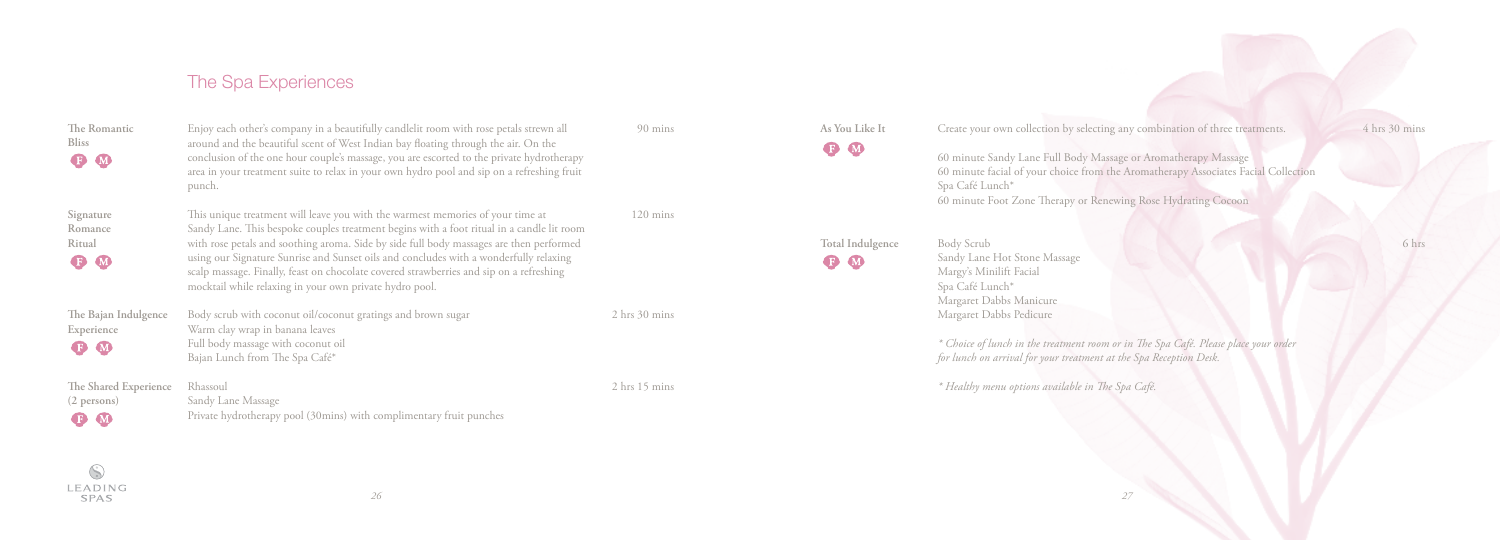This 75 minute treatment is renowned for creating the perfect sole. It is a complete overhaul of the feet, addressing the foot in its entirety. The pedicure is performed on a dry foot to ensure exceptionally long lasting results. They are transformed with the safe removal of all anti-ageing properties leaving feet looking and feeling 10 years younger.

*Both the Margaret Dabbs Manicure and Pedicure can be enhanced with a paraffin dip.* 

 $\odot$ **LEADING SPAS** 

**Margaret Dabbs Manicure V**

True to the fusion of health and beauty, nails are treated and returned to optimum condition with the use of the Margaret Dabbs Nourishing Nail and Cuticle Serum with emu oil giving  $^\prime$  outstanding results with the indulgence of the full range of Margaret Dabbs products. The  $_\parallel$ manicure ends with a wonderful hand and lower arm massage.

 $60$  mins

**Margaret Dabbs Pedicure V**

75 mins

(includes paraffin dip)

(includes paraffin dip)

**Margaret Dabbs Signature Manicure**

**Margaret Dabbs Signature Pedicure File & Polish Change French Polish Change**

**Margaret Dabbs French Spa Manicure V**

**Margaret Dabbs French Spa Pedicure V**

**Margaret Dabbs Signature Gelish Manicure V**

### 75 mins

90 mins

15 mins

**Margaret Dabbs Signature Gelish Pedicure V**

30 mins

75 mins

90 mins

60 mins

75 mins



**V**

**V**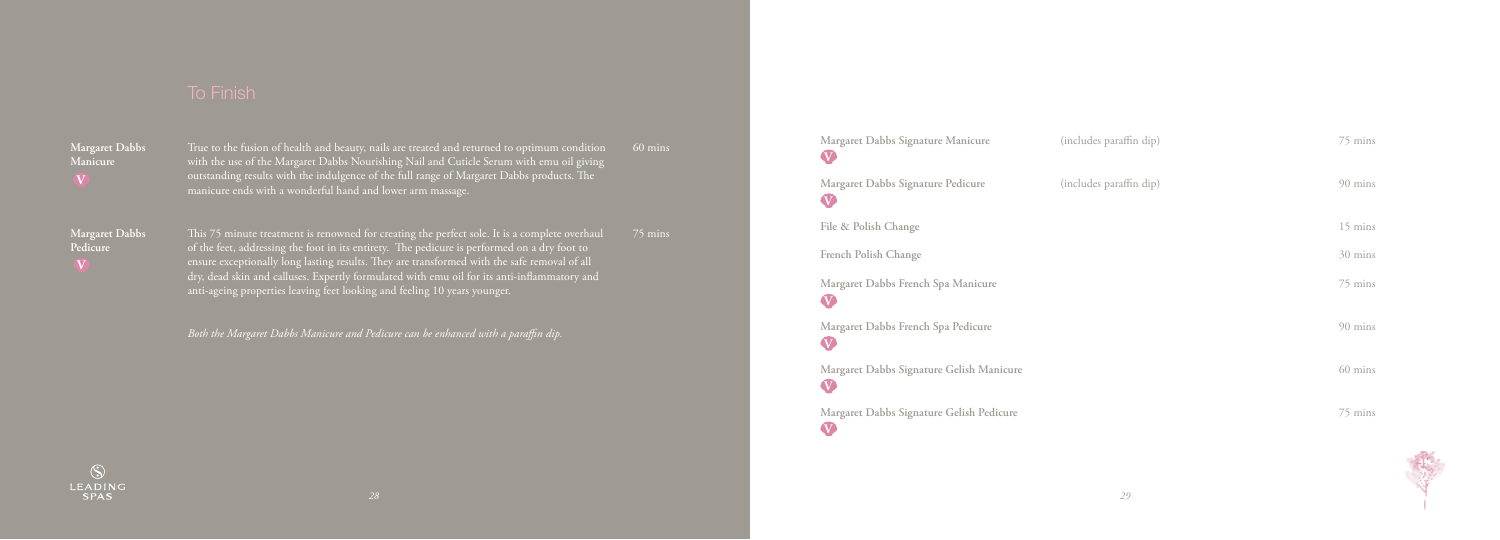# **Waxing**

| Shellac Polish                      |                                                                                                    |
|-------------------------------------|----------------------------------------------------------------------------------------------------|
| Shellac French<br>Polish            |                                                                                                    |
| Removal / Soak off                  | Please note that times for Signature Manicures and Pedicures can be adjusted<br>to suit if needed. |
|                                     | Make-Up                                                                                            |
| Make-Up<br>Experience               |                                                                                                    |
| Bridal Make-Up<br>(including trial) |                                                                                                    |
| LEADING<br><b>SPAS</b>              | 30                                                                                                 |

# 30 mins 30 mins

30 mins

45 mins

45 mins x 2

# Eyebrows & Eyelashes

Please request either wax or tweezers. A sensitivity test must be carried out 24 hours prior to treatment. A sensitivity test must be carried out 24 hours prior to treatment.

# **Full Leg Half Leg Bikini Underarm Lip and Chin**

**Eyebrow Shape Eyelash Tint Eyebrow Tint**

45 mins

30 mins

15 mins

15 mins

15 mins

15 mins

30 mins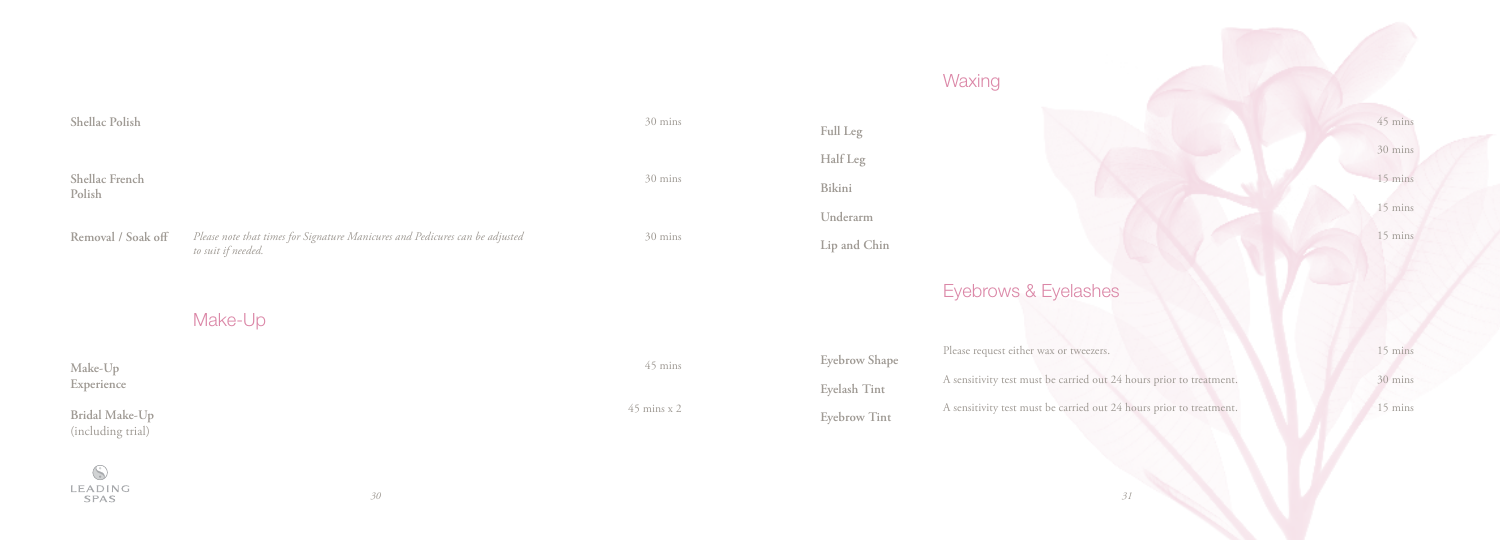|                                                 | Spa Reservations - Ext 2100                                                                                                                                                                              |
|-------------------------------------------------|----------------------------------------------------------------------------------------------------------------------------------------------------------------------------------------------------------|
|                                                 | Open: 9:00am - 8:00pm                                                                                                                                                                                    |
|                                                 | We strongly recommend making your Spa reservations in advance to avoid disappointment.                                                                                                                   |
|                                                 | Allow your personal therapist to design a sequence of treatments which will suit your specific<br>and immediate needs.                                                                                   |
| <b>Treatment Suites</b>                         | The Spa at Sandy Lane features 11 personalised treatment suites each with shower, bathroom<br>and either outdoor garden, private hydro pool or skylight.                                                 |
| Hydro Pool, Heat<br>Experiences &<br>Spa Garden | We invite you to come at least 45 minutes before your scheduled treatment to allow sufficient<br>time to enjoy the benefits of these complimentary experiences.                                          |
| <b>Health Conditions</b>                        | Please advise the receptionist at the time of booking if you have any health conditions, allergies,<br>or injuries which could affect vour choice of treatment. We can ensure vour safety and enjoyment. |

lease indicate your preference to the receptionists. Please note however, that we cannot guarantee the availability of any particular therapist. All of our therapists are trained to provide the highest standard of treatments. Please be advised that no inappropriate behavior or requests will be tolerated.

| Pregnancy                           | We have specially designed treatments for expectant<br>Spa team to advise you on treatments that would be                                                     |
|-------------------------------------|---------------------------------------------------------------------------------------------------------------------------------------------------------------|
| Spa Etiquette                       | The Spa environment is peaceful, tranquil and cond<br>guests benefit from this serene environment we ask<br>to privacy and refrain from smoking and using mob |
| Do I Have A Choice<br>Of Therapist? | You do have a choice of male or female therapist. Pl<br>receptionists. Please note however, that we cannot g                                                  |

Cancellations are accepted up to 4 hours or more prior to the start of your appointment without incurring a charge. If notification is given within 4 hrs or less to the start of the treatment, you are charged 50% of the treatment price. If you fail to show up for your treatment, you will be charged in full.

**Cancellation Policy**

and nursing mothers. Please allow our trained most suitable during this special time.

ducive to relaxation. To ensure that all our that all Spa users respect other guests rights bile phones throughout the Spa.

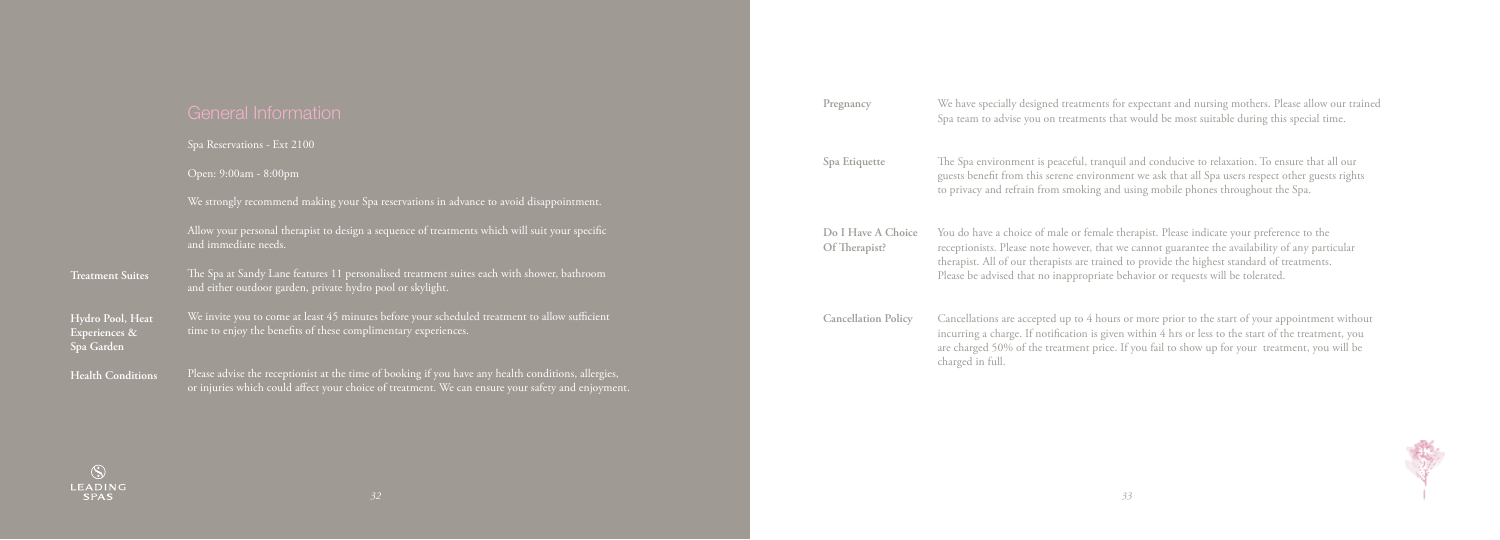- We recommend you arrive at least 45 minutes prior to your appointment to allow time to change and take full advantage of our facilities. Appointments begin promptly at the scheduled time. Should you arrive late, your appointment will be shortened to facilitate the next appointment. We recommend that you bring a bathing suit if you wish to experience heat facilities and hydro pool. **Check-In**
- Please arrive suitably attired no bare backs or bare feet are allowed. We provide a robe and slippers in guest lockers and disposable underwear is available for your comfort. For the Thai and Shiatsu massages, we provide loose Thai suits for you to wear however you are also welcome to wear your own loose fitting clothing. Guests booked for a self tanning treatment are also invited to wear their own swimsuit or, if they would prefer, disposable under-garments are available. **Dress Code**
- The Spa is an adult only environment. The minimum age requirement for access into the Spa is 16 years. This includes the Gym and Spa treatments. **Age Requirements**

**Spa Reservations:** Ext. 2100 **Email:** sreception@sandylane.com





*34*